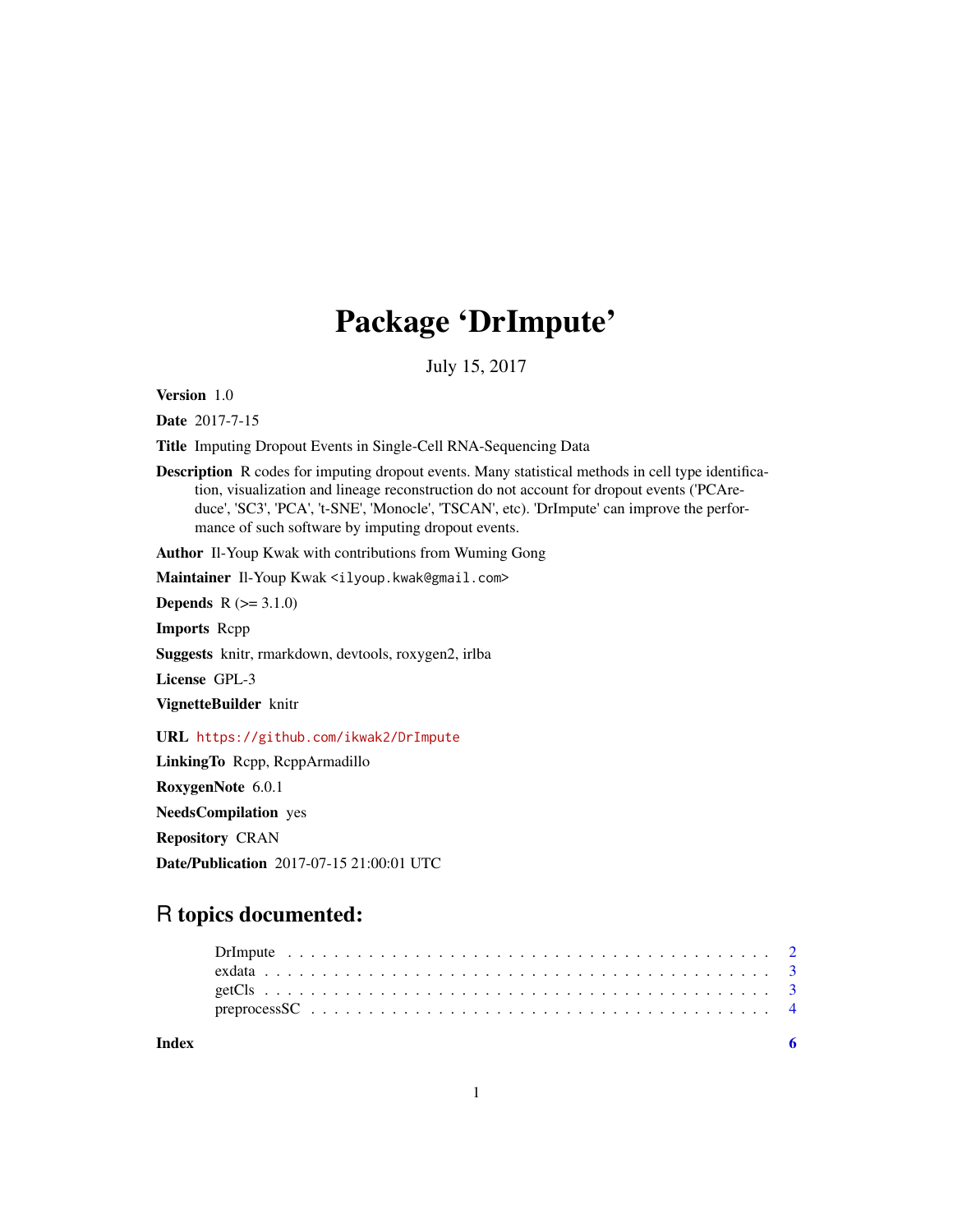<span id="page-1-1"></span><span id="page-1-0"></span>

#### Description

Imputing dropout events in single-cell RNA-sequencing data.

#### Usage

```
DrImpute(X, ks = 10:15, dists = c("spearman", "pearson"), method = "mean",
 cls = NULL, seed = 1, zero = 0)
```
#### Arguments

| X      | Gene expression matrix (gene by cell).                                                                                                                                 |
|--------|------------------------------------------------------------------------------------------------------------------------------------------------------------------------|
| ks     | Number of cell clustering groups. Default set to $ks = 10:15$ .                                                                                                        |
| dists  | Distribution matrices to use. Default is set to c("spearman", "pearson"). "eucle-<br>adian" can be added as well.                                                      |
| method | Use "mean" for mean imputation, "med" for median imputation.                                                                                                           |
| cls    | User can manually provide clustering information. Using different base clus-<br>terings. each row represent different clusterings. each column represent each<br>cell. |
| seed   | User can provide a seed.                                                                                                                                               |
| zerop  | zero percentage of resulting imputation is at least zerop.                                                                                                             |

#### Value

Imputed Gene expression matrix (gene by cell).

# Author(s)

Il-Youp Kwak

#### References

Il-Youp Kwak, Wuming Gong, Kaoko Koyano-Nakagawa and Daniel J. Garry (2017+) DrImpute: Imputing dropout eveents in single cell RNA sequencing data

# Examples

```
data(exdata)
exdata <- preprocessSC(exdata)
exdata <- exdata[1:3000, 1:80]
logdat <- log(exdata+1)
cls <- getCls(logdat)
logdat_imp <- DrImpute(logdat, cls = cls)
```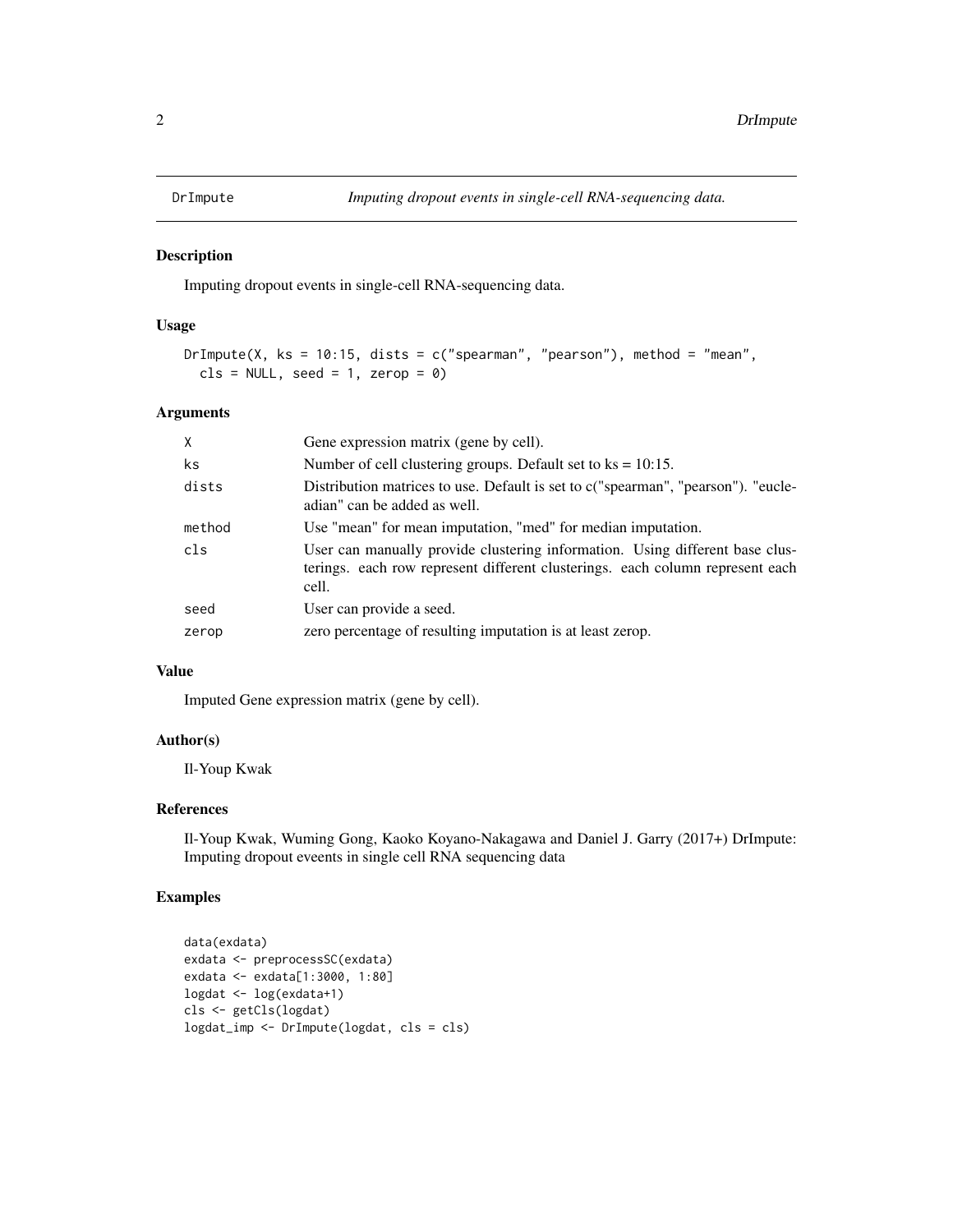<span id="page-2-0"></span>

#### Description

This data set is subset from Usoskin et al. (2015). Original data is RNA-seq data on 799 cells dissected from the mouse lumbar dorsal root ganglion distributed over a total of nine 96-well plates. We randomly selected 150 cells from the data.

Column names indicate four different cell types, NF, NP, TH, and PEP.

#### Usage

data(exdata)

# References

Usoskin D et al. Unbiased classification of sensory neuron types by large-scale single-cell RNA sequencing. Nature Neuroscience. Nature Research,2015;18:145-53.

#### Examples

```
data(exdata)
exdata <- preprocessSC(exdata)
```

get base clustering results using SC3 based clustering methods.

#### Description

Similarity matrix constructed using "pearson", "spearman" or "euclidean". K-means clustering is performed on first few number of principal components of similarity matrix.

#### Usage

```
getCls(X, ks = 10:15, dists = c("spearman", "pearson"),dim.reduc.prop = 0.05)
```
#### Arguments

|       | Log transformed gene expression matrix (Gene by Cell).                                                           |
|-------|------------------------------------------------------------------------------------------------------------------|
| ks    | Number of cell clustering groups. Default set to $ks = 10:15$ .                                                  |
| dists | Distribution matrices to use. Default is set to c("spearman", "pearson"). "eu-<br>clidean" can be added as well. |
|       | alian ang diterminang Dangaranting ng mataning 1 noong ng nganto to tengkan 17 ang ngang-silente ataw            |

dim.reduc.prop Proportion of principal components to use for K-means clustering.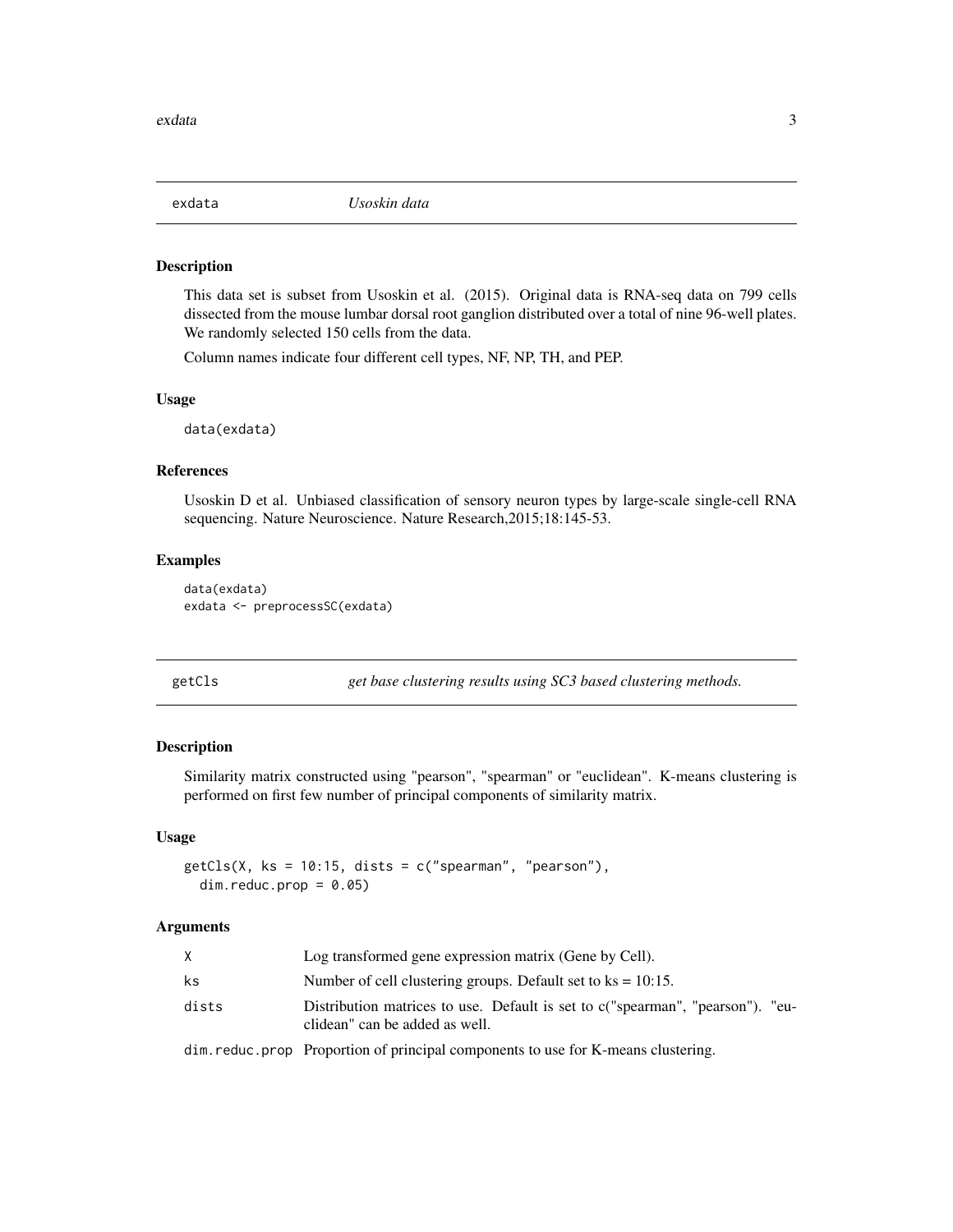<span id="page-3-0"></span>A matrix object, Each row represent different clustering results.

#### Author(s)

Il-Youp Kwak

# References

Il-Youp Kwak, Wuming Gong, Kaoko Koyano-Nakagawa and Daniel J. Garry (2017+) DrImpute: Imputing dropout eveents in single cell RNA sequencing data

#### See Also

[DrImpute](#page-1-1) [preprocessSC](#page-3-1)

#### Examples

```
data(exdata)
exdata <- preprocessSC(exdata)
exdata <- exdata[1:3000, 1:80]
logdat <- log(exdata+1)
cls <- getCls(logdat)
```
<span id="page-3-1"></span>preprocessSC *A function for preprocessing gene expression matrix.*

#### Description

Preprocess gene expression data

#### Usage

```
preprocessSC(X, min.expressed.gene = 0, min.expressed.cell = 2,
 max.expressed.ratio = 1, normalize.by.size.effect = FALSE)
```
#### Arguments

| Gene expression matrix (Gene by Cell). |  |  |
|----------------------------------------|--|--|
|                                        |  |  |

min.expressed.gene

Cell level filtering criteria. For a given cell, if the number of expressed genes are less than min.expressed.gene, we filter it out.

min.expressed.cell

Gene level filtering criteria. For a given gene, if the number of expressed cells are less than min.expressed.cell, we filter it out.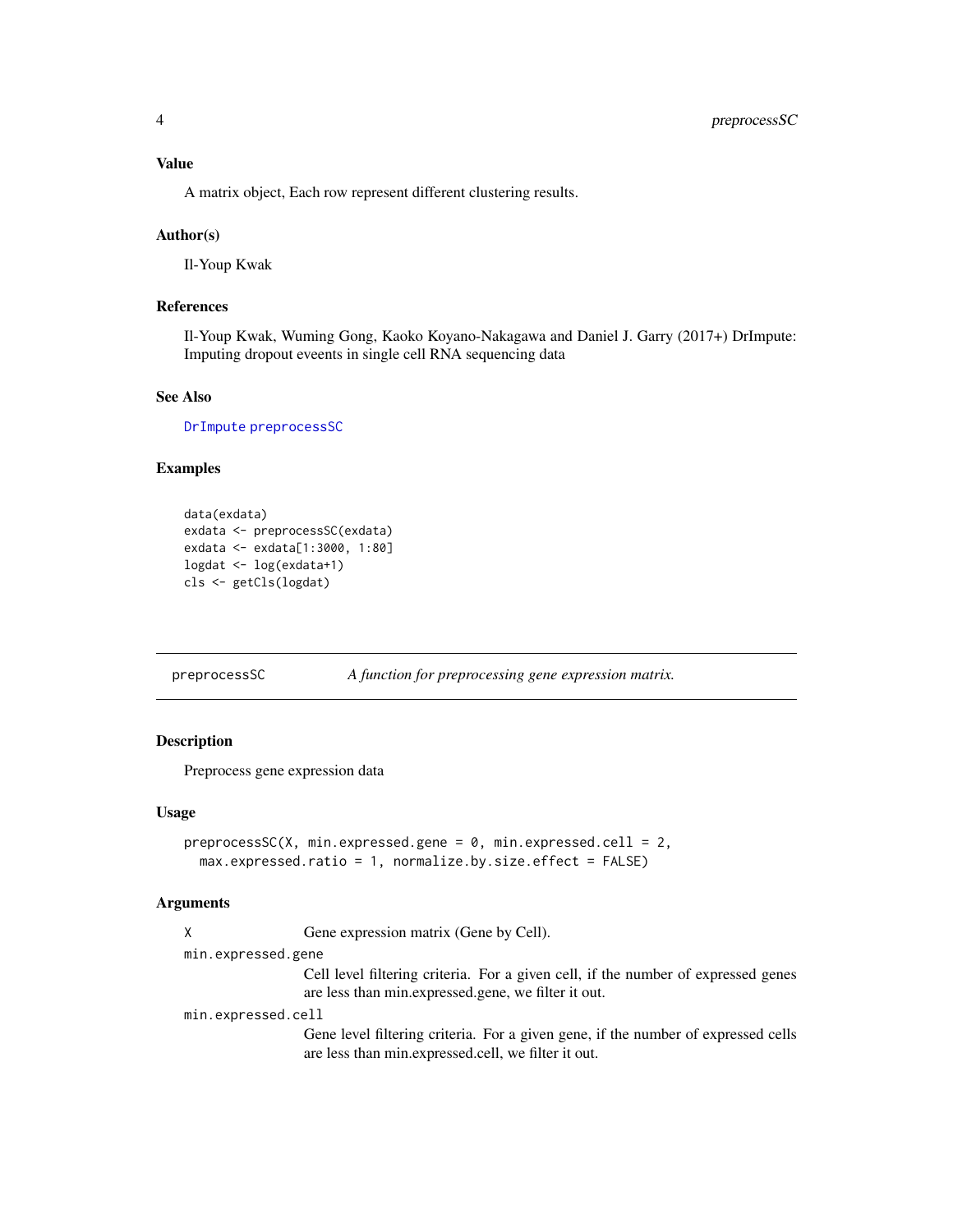# <span id="page-4-0"></span>preprocessSC 5

max.expressed.ratio

Gene level filtering criteria. For a given gene, if the ratio of expressed cells are larger than max.expressed.ratio, we filter it out.

normalize.by.size.effect

Normaize using size factor.

#### Value

Filtered gene expression matrix

# Author(s)

Wuming Gong

# References

Il-Youp Kwak, Wuming Gong, Kaoko Koyano-Nakagawa and Daniel J. Garry (2017+) DrImpute: Imputing dropout eveents in single cell RNA sequencing data

#### See Also

[DrImpute](#page-1-1)

#### Examples

data(exdata) exdata <- preprocessSC(exdata)